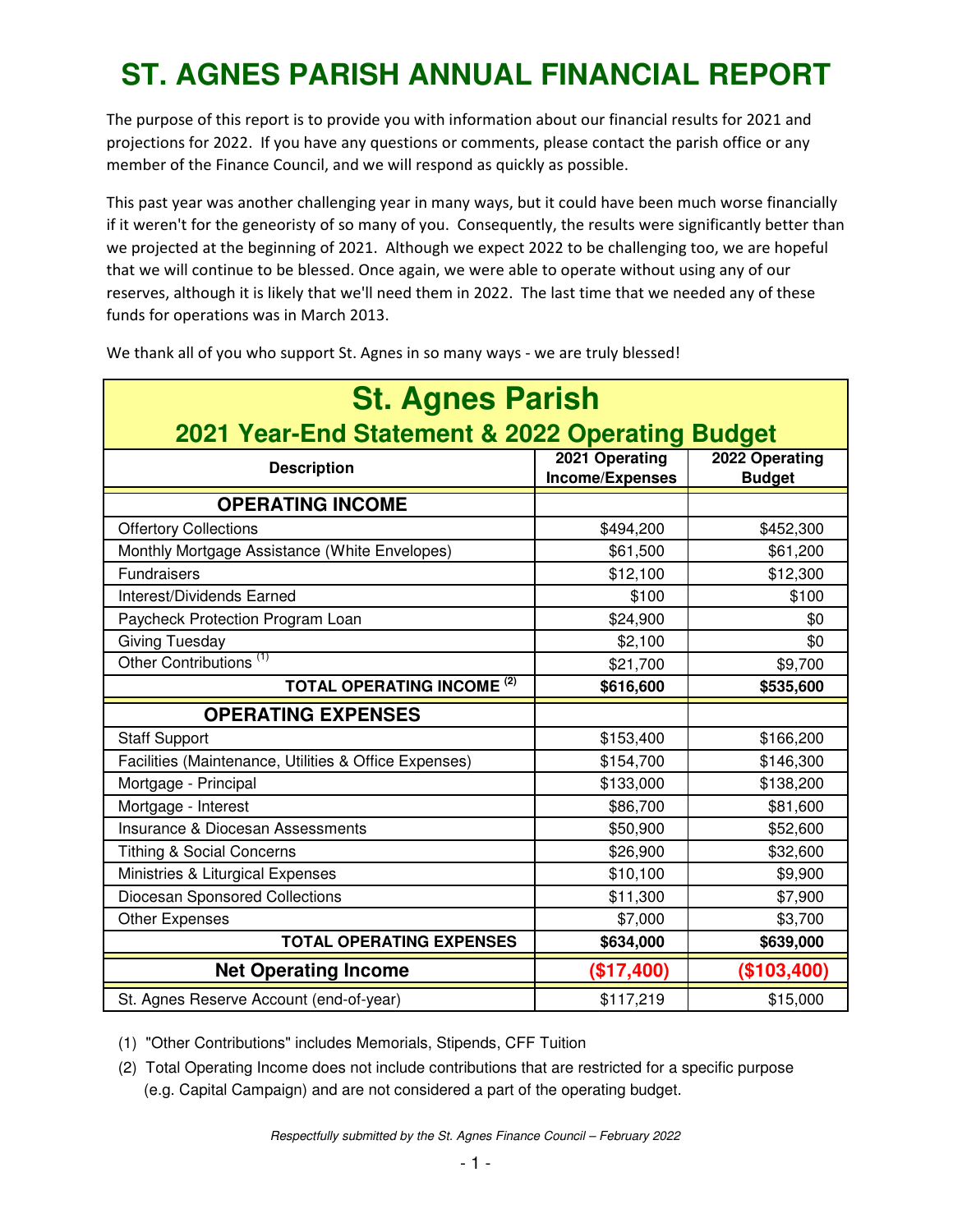## **2021 Facility Costs - \$154,682**

Facility Costs are included in one of the largest categories of costs, so we wanted to provide additional information about those costs. They include Maintenance, Utilities, and Office Expenses.



\* "Pandemic" Type of Maintenance includes disinfecting the church prior to services, UV lights, etc.

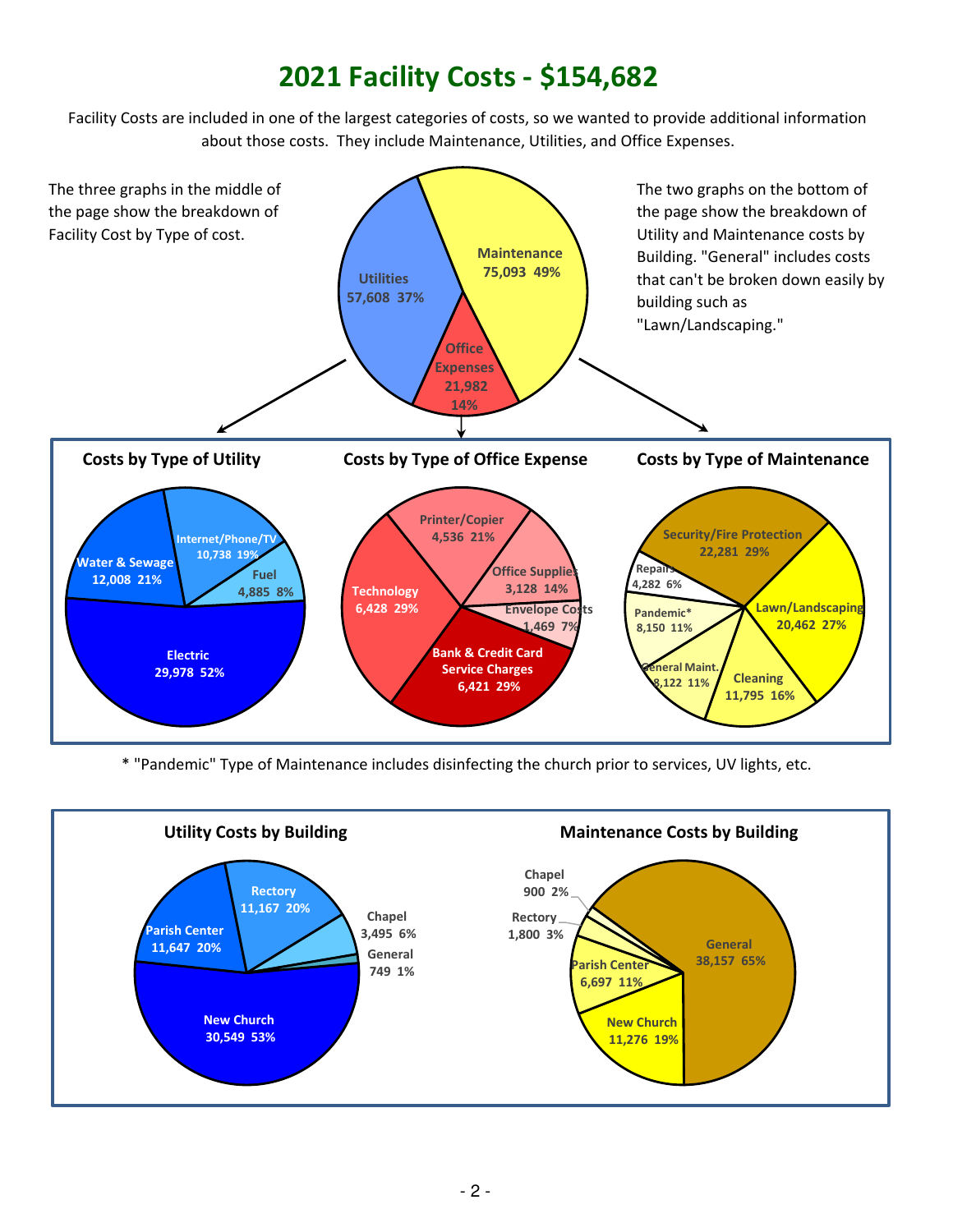| <b>Capital Campaign Status</b><br>(as of December 31, 2021) |             |                                             |             |  |
|-------------------------------------------------------------|-------------|---------------------------------------------|-------------|--|
| # of Pledges                                                | 233         | Capital Campaign as of 12/31/2021           |             |  |
| Campaign Target                                             | \$1,200,000 | Debt Reduction*                             | \$629,993   |  |
| <b>Original Pledges</b>                                     | \$1,079,906 | Social Hall / Gathering Space               | \$419,996   |  |
| <b>Current Pledges</b>                                      | \$1,050,962 | <b>Total Capital Campaign Contributions</b> | \$1,049,989 |  |
| Amount Contributed                                          | \$1,049,989 |                                             |             |  |
| % of Pledges Paid                                           | 99.9%       | <b>Social Hall</b>                          |             |  |
|                                                             |             | Capital Campaign                            | \$419,996   |  |
|                                                             |             | <b>Talago Contribution</b>                  | \$344,540   |  |
|                                                             |             | <b>Total Social Hall</b>                    | \$764,536   |  |

 \*\$450,000 was applied to the mortgage principal in 2017, and \$166,316.57 was applied in January, 2019 for a total of \$616,316.57 in addition to the regular mortgage payments.

| <b>Columbarium Status - Phase 1</b><br>(as of December 31, 2021) |                 |  |  |
|------------------------------------------------------------------|-----------------|--|--|
| <b>Income</b>                                                    |                 |  |  |
| Bequests & Donations                                             | 140,785.00<br>S |  |  |
| Interest Income                                                  | 16,468.27<br>S  |  |  |
| Niche Payments Received                                          | 345,400.00      |  |  |
| <b>Memorial Wall Payments Received</b>                           | 15,700.00       |  |  |
| <b>Total Income</b>                                              | \$525,653.27    |  |  |
| <b>Expenses</b>                                                  |                 |  |  |
| Previously Paid                                                  | 448,974.34      |  |  |
| <b>Endowment for Additional Niches</b>                           | \$<br>9,600.00  |  |  |
| Donation Reserved for Indigent                                   | \$<br>10,000.00 |  |  |
| Niche Engraving                                                  | 27,000.00 est.  |  |  |
| <b>Total Expenses</b>                                            | \$495,574.34    |  |  |
| Surplus/(Deficit)                                                | 30,078.93<br>S. |  |  |
| <b>Available for Phase 2</b>                                     |                 |  |  |

Notes:

- 1. Construction has begun for Phase 2 , which will include 54 niches in addition to the 78 Phase 1 niches. Of the 78 Phase 1 niches, 70 have been reserved.
- 2. Please note that the construction of the Columbarium and its ongoing maintenance does not use any of St. Agnes' operating funds. Its finances are maintained completely separately, and an endowment fund, with a balance of \$77,886, was set up at the Diocese to be used for ongoing maintenance.